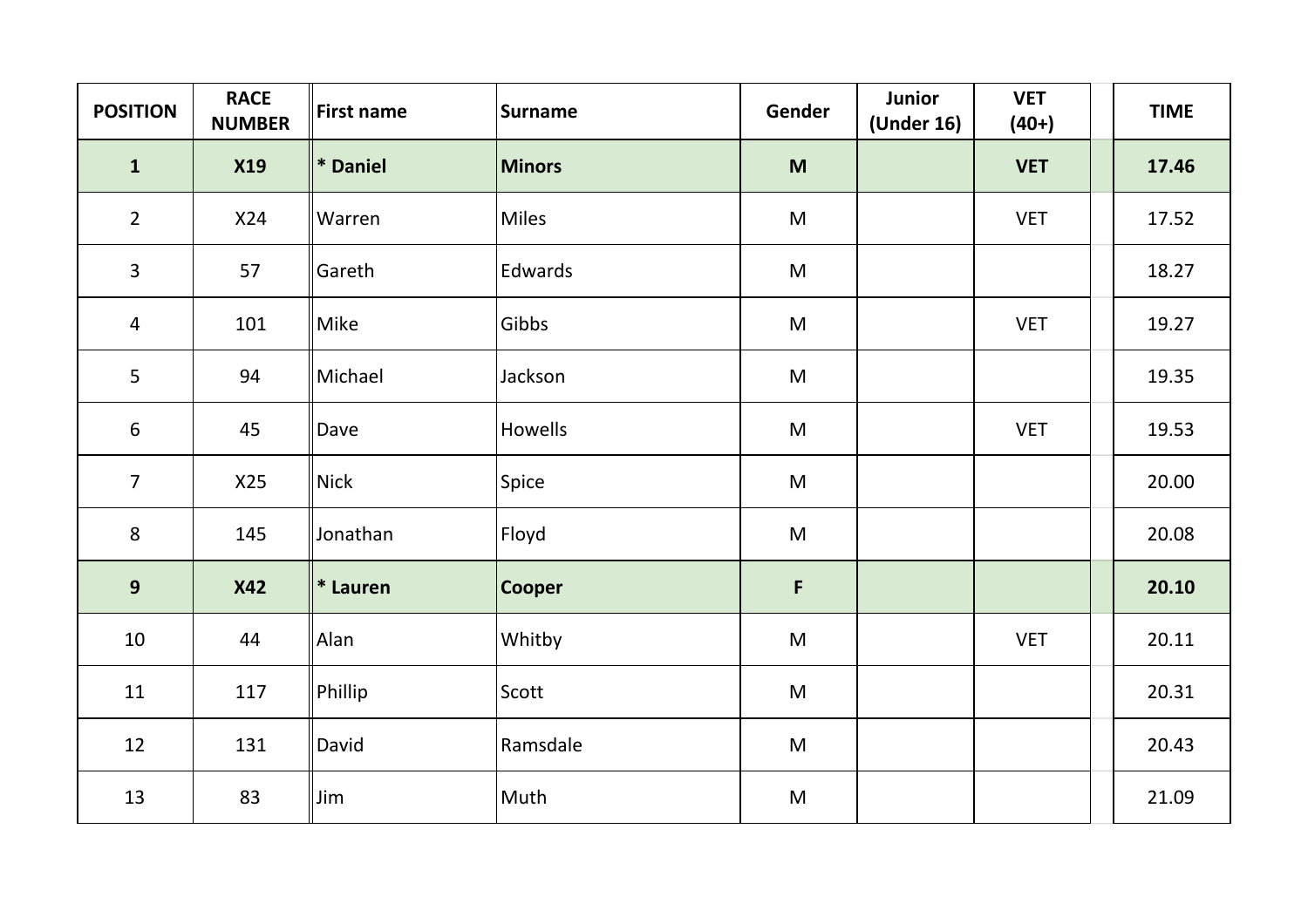| <b>POSITION</b> | <b>RACE</b><br><b>NUMBER</b> | <b>First name</b> | <b>Surname</b> | Gender                                                                                                     | <b>Junior</b><br>(Under 16) | <b>VET</b><br>$(40+)$ | <b>TIME</b> |
|-----------------|------------------------------|-------------------|----------------|------------------------------------------------------------------------------------------------------------|-----------------------------|-----------------------|-------------|
| 14              | 135                          | <b>Nick</b>       | Fowles         | M                                                                                                          |                             |                       | 21.24       |
| 15              | 71                           | Dominic           | Westcott       | M                                                                                                          |                             |                       | 21.29       |
| 16              | 105                          | Kaytie            | Holdstock      | $\mathsf F$                                                                                                |                             |                       | 21.40       |
| 17              | 84                           | Agnieszka         | Loeff          | $\mathsf F$                                                                                                |                             |                       | 21.59       |
| 18              | 80                           | * Michelle        | <b>Balchin</b> | $\mathsf F$                                                                                                |                             | VET?                  | 22.08       |
| 19              | 125                          | * Charlton        | Van Staden     | M                                                                                                          | <b>Under 16</b>             |                       | 22.12       |
| 20              | X2                           | Phil              | Lambert        | M                                                                                                          |                             | <b>VET</b>            | 22.16       |
| 21              | X9                           | Steve             | <b>Bowles</b>  | M                                                                                                          |                             | <b>VET</b>            | 22.17       |
| 22              | X22                          | Mark              | Gregory        | M                                                                                                          |                             |                       | 22.22       |
| 23              | 20                           | Tom               | McCotter       | $\mathsf{M}% _{T}=\mathsf{M}_{T}\!\left( a,b\right) ,\ \mathsf{M}_{T}=\mathsf{M}_{T}\!\left( a,b\right) ,$ |                             | <b>VET</b>            | 22.36       |
| 24              | 14                           | Robin             | Fearn          | M                                                                                                          |                             | <b>VET</b>            | 22.38       |
| 25              | 53                           | Tom               | Payne          | M                                                                                                          |                             |                       | 22.45       |
| 26              | 48                           | <b>Nick</b>       | Chapman        | M                                                                                                          |                             | <b>VET</b>            | 22.54       |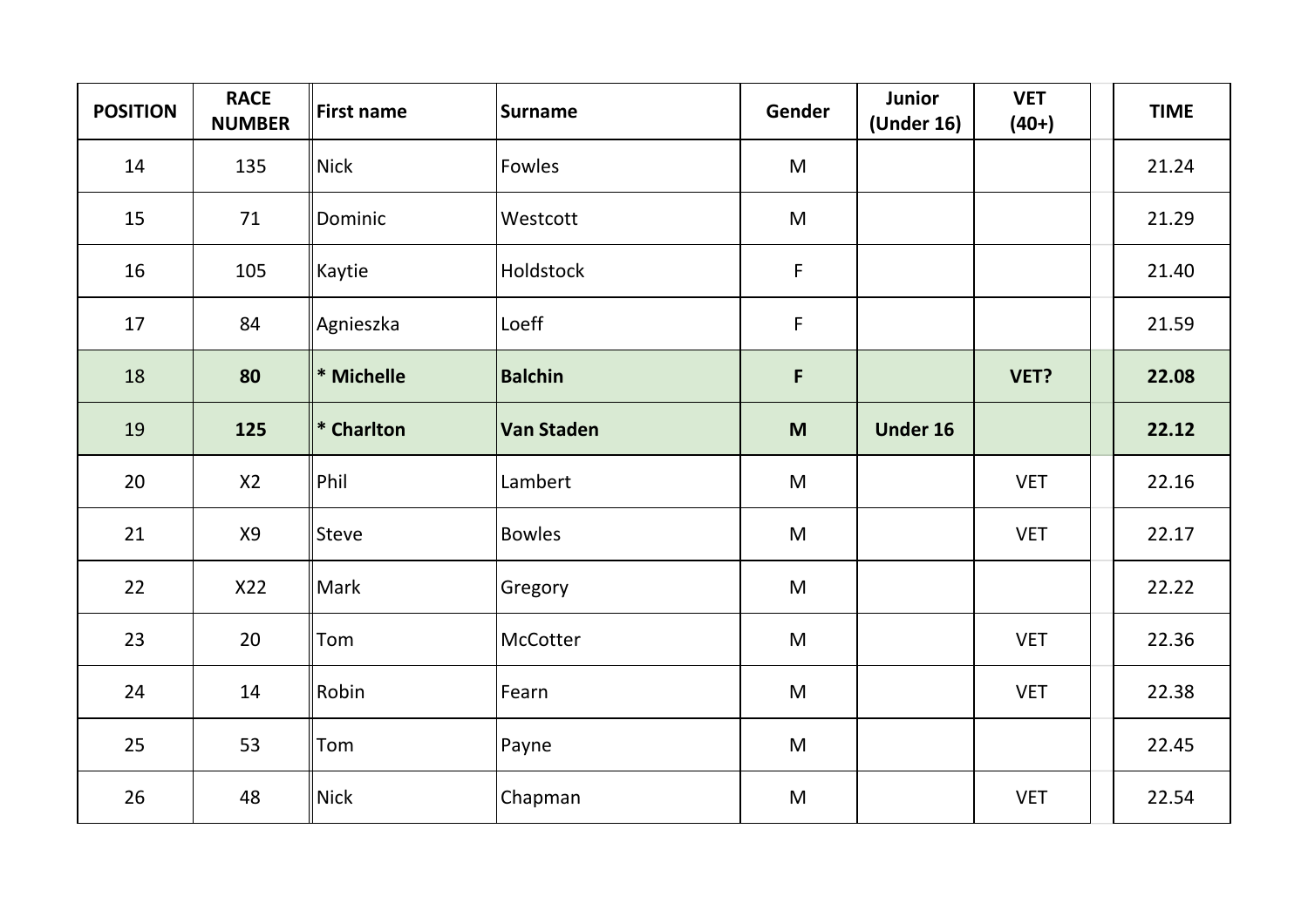| <b>POSITION</b> | <b>RACE</b><br><b>NUMBER</b> | <b>First name</b> | <b>Surname</b> | Gender       | Junior<br>(Under 16) | <b>VET</b><br>$(40+)$ | <b>TIME</b> |
|-----------------|------------------------------|-------------------|----------------|--------------|----------------------|-----------------------|-------------|
| 27              | $8\phantom{1}$               | Adrian            | Arnold         | M            |                      | <b>VET</b>            | 23.02       |
| 28              | 123                          | George            | Medcalf        | ${\sf M}$    |                      |                       | 23.16       |
| 29              | 74                           | Chris             | Udall          | ${\sf M}$    |                      | <b>VET</b>            | 23.20       |
| 30              | 114                          | Craig             | Whiteley       | ${\sf M}$    |                      |                       | 23.24       |
| 31              | X8                           | Phil              | Kitson         | M            |                      | <b>VET</b>            | 23.29       |
| 32              | X12                          | Ingrid            | Harris         | $\mathsf{F}$ |                      | <b>VET</b>            | 23.31       |
| 33              | 149                          | Paul              | Grundy         | ${\sf M}$    |                      |                       | 23.46       |
| 34              | 38                           | Clare             | Akiat          | $\mathsf F$  |                      |                       | 24.01       |
| 35              | 147                          | Corin             | Floyd          | M            | Under 16             |                       | 24.17       |
| 36              | 49                           | Allex             | Cheal          | ${\sf M}$    |                      |                       | 24.28       |
| 37              | 69                           | Henry             | Welch          | M            | Under 16             |                       | 24.29       |
| 38              | 46                           | mark              | perkins        | ${\sf M}$    |                      |                       | 24.32       |
| 39              | 16                           | Kay               | Fearn          | $\mathsf F$  |                      | <b>VET</b>            | 24.37       |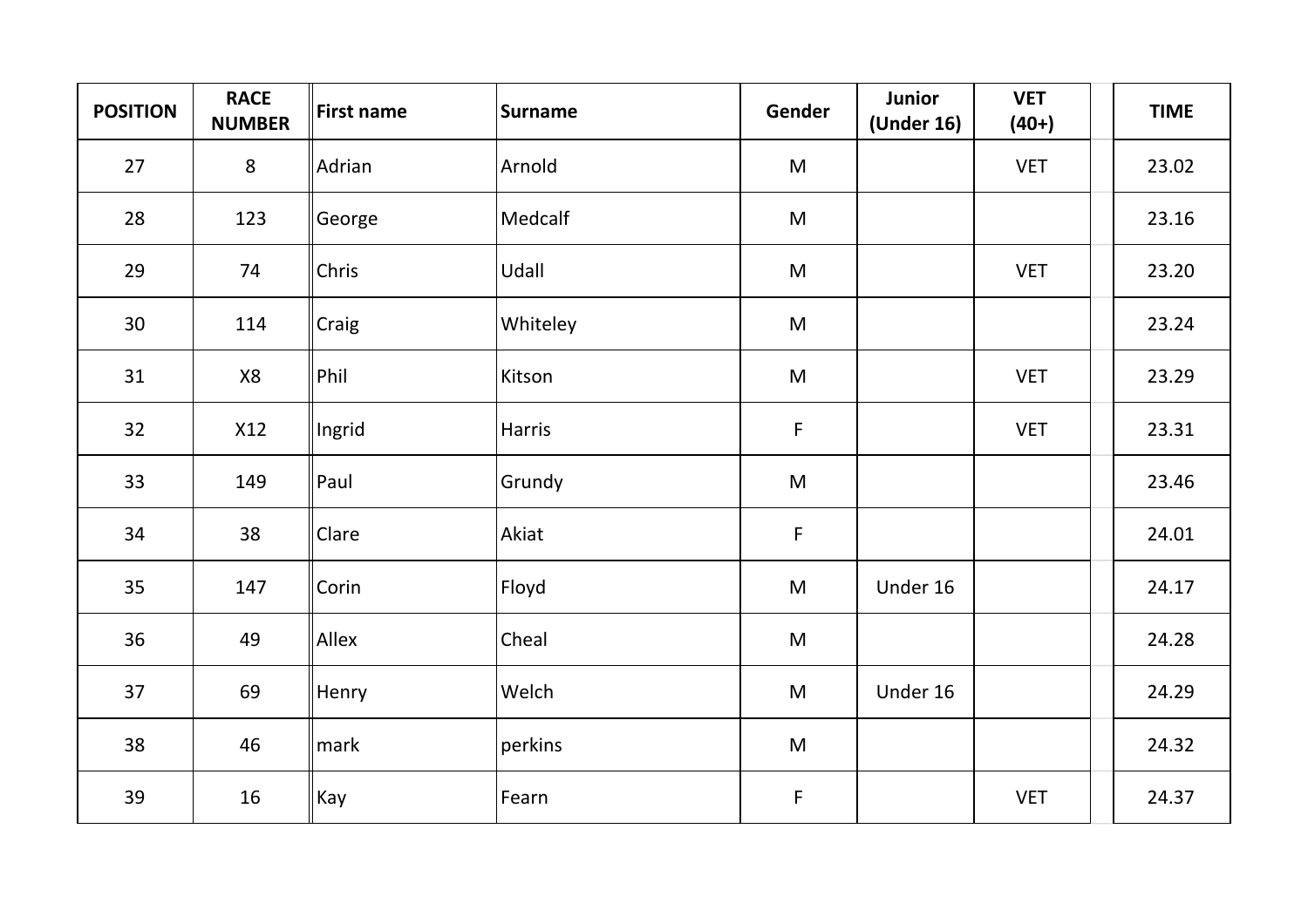| <b>POSITION</b> | <b>RACE</b><br><b>NUMBER</b> | <b>First name</b> | <b>Surname</b> | Gender                                                                                                     | <b>Junior</b><br>(Under 16) | <b>VET</b><br>$(40+)$ | <b>TIME</b> |
|-----------------|------------------------------|-------------------|----------------|------------------------------------------------------------------------------------------------------------|-----------------------------|-----------------------|-------------|
| 40              | 68                           | Jeremy            | Welch          | M                                                                                                          |                             |                       | 24.37       |
| 41              | 15                           | Oliver            | Fearn          | M                                                                                                          | Under 16                    |                       | 24.38       |
| 42              | 81                           | Tom               | Doggett        | M                                                                                                          |                             |                       | 24.39       |
| 43              | X11                          | Simon             | Staddon        | $\mathsf{M}% _{T}=\mathsf{M}_{T}\!\left( a,b\right) ,\ \mathsf{M}_{T}=\mathsf{M}_{T}\!\left( a,b\right) ,$ |                             | <b>VET</b>            | 24.51       |
| 44              | X23                          | Sharon            | Lockley        | $\mathsf F$                                                                                                |                             | <b>VET</b>            | 25.04       |
| 45              | 59                           | Oliver            | Williams       | M                                                                                                          | Under 16                    |                       | 25.09       |
| 46              | 60                           | Sebastien         | Williams       | $\mathsf{M}% _{T}=\mathsf{M}_{T}\!\left( a,b\right) ,\ \mathsf{M}_{T}=\mathsf{M}_{T}\!\left( a,b\right) ,$ |                             |                       | 25.10       |
| 47              | 138                          | Chris             | Howley         | $\mathsf{M}% _{T}=\mathsf{M}_{T}\!\left( a,b\right) ,\ \mathsf{M}_{T}=\mathsf{M}_{T}\!\left( a,b\right) ,$ |                             |                       | 25.14       |
| 48              | 122                          | <b>DAVID</b>      | <b>MEDCALF</b> | M                                                                                                          |                             | <b>VET</b>            | 25.18       |
| 49              | 32                           | Andrew            | Wood           | $\mathsf{M}% _{T}=\mathsf{M}_{T}\!\left( a,b\right) ,\ \mathsf{M}_{T}=\mathsf{M}_{T}\!\left( a,b\right) ,$ |                             |                       | 25.25       |
| 50              | X5                           | Gordon            | Dennis         | M                                                                                                          |                             | <b>VET</b>            | 25.30       |
| 51              | 130                          | Rupert            | Cox            | $\mathsf{M}% _{T}=\mathsf{M}_{T}\!\left( a,b\right) ,\ \mathsf{M}_{T}=\mathsf{M}_{T}\!\left( a,b\right) ,$ |                             | <b>VET</b>            | 25.35       |
| 52              | 119                          | Chris             | Adams          | M                                                                                                          |                             | <b>VET</b>            | 25.42       |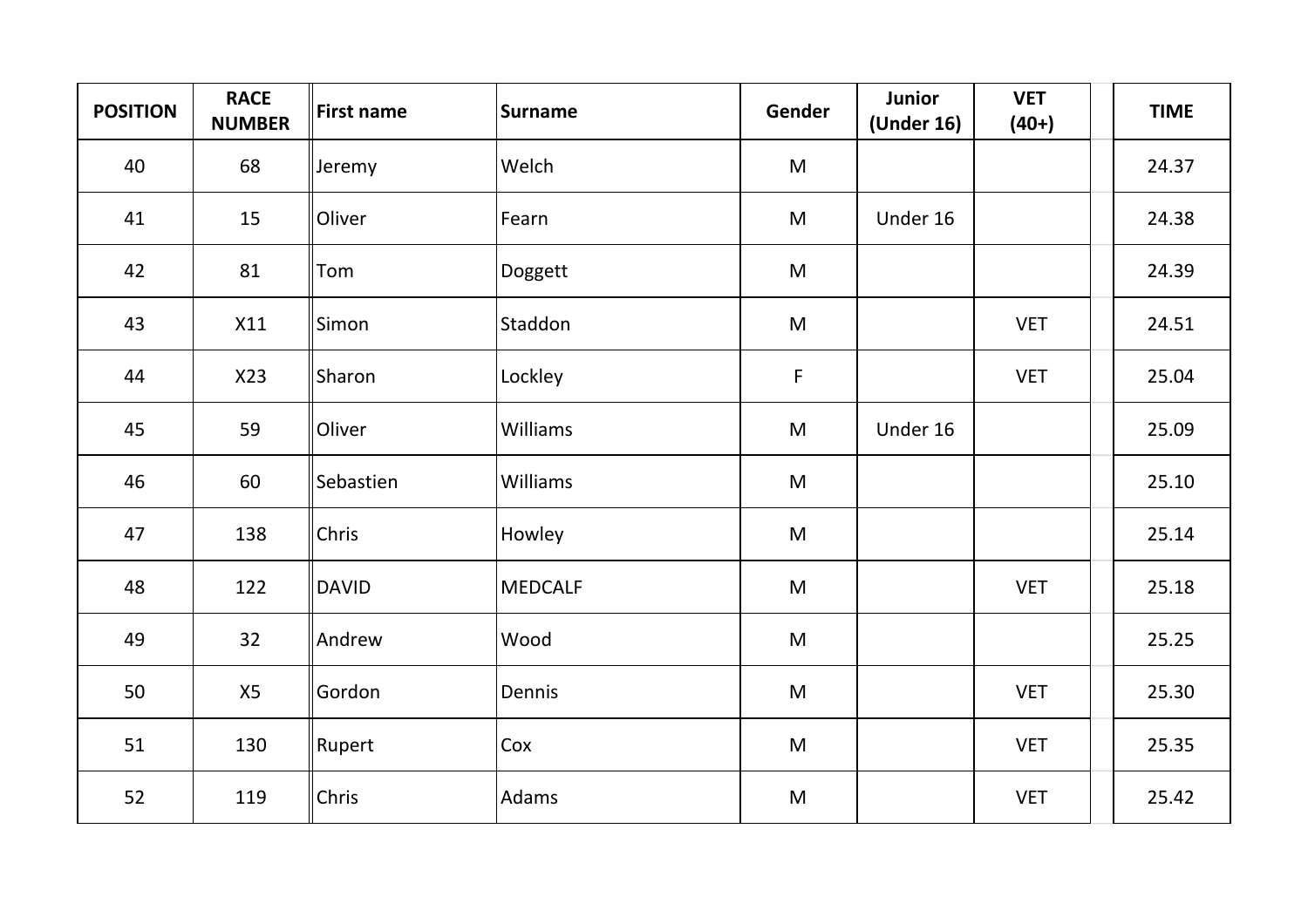| <b>POSITION</b> | <b>RACE</b><br><b>NUMBER</b> | <b>First name</b> | <b>Surname</b> | Gender                                                                                                     | Junior<br>(Under 16) | <b>VET</b><br>$(40+)$ | <b>TIME</b> |
|-----------------|------------------------------|-------------------|----------------|------------------------------------------------------------------------------------------------------------|----------------------|-----------------------|-------------|
| 53              | 21                           | Nicky             | McCotter       | $\mathsf F$                                                                                                |                      |                       | 25.43       |
| 54              | 91                           | Mike              | <b>Ellis</b>   | $\mathsf{M}% _{T}=\mathsf{M}_{T}\!\left( a,b\right) ,\ \mathsf{M}_{T}=\mathsf{M}_{T}\!\left( a,b\right) ,$ |                      | <b>VET</b>            | 26.10       |
| 55              | $\overline{7}$               | Dave              | Jones          | M                                                                                                          |                      | <b>VET</b>            | 26.14       |
| 56              | 63                           | Sam               | Godson         | M                                                                                                          | Under 16             |                       | 26.17       |
| 57              | 65                           | Gareth            | Parry          | M                                                                                                          |                      |                       | 26.17       |
| 58              | 133                          | <b>Steve</b>      | Yarnold        | $\mathsf{M}% _{T}=\mathsf{M}_{T}\!\left( a,b\right) ,\ \mathsf{M}_{T}=\mathsf{M}_{T}\!\left( a,b\right) ,$ |                      |                       | 26.18       |
| 59              | 43                           | $*$ Jess          | Lancaster      | F                                                                                                          | Under 16             |                       | 26.19       |
| 60              | 42                           | Heidi             | Lancaster      | $\mathsf F$                                                                                                |                      |                       | 26.22       |
| 61              | 144                          | Cam               | Pay            | M                                                                                                          |                      | <b>VET</b>            | 26.33       |
| 62              | 128                          | Molly             | Hardwick       | $\mathsf F$                                                                                                |                      |                       | 26.34       |
| 63              | 129                          | Isabel            | Hardwick       | $\mathsf F$                                                                                                |                      |                       | 26.34       |
| 64              | 33                           | Neil              | Bannister      | $\mathsf{M}% _{T}=\mathsf{M}_{T}\!\left( a,b\right) ,\ \mathsf{M}_{T}=\mathsf{M}_{T}\!\left( a,b\right) ,$ |                      | <b>VET</b>            | 26.39       |
| 65              | 108                          | <b>Neil</b>       | Harris         | M                                                                                                          |                      |                       | 27.09       |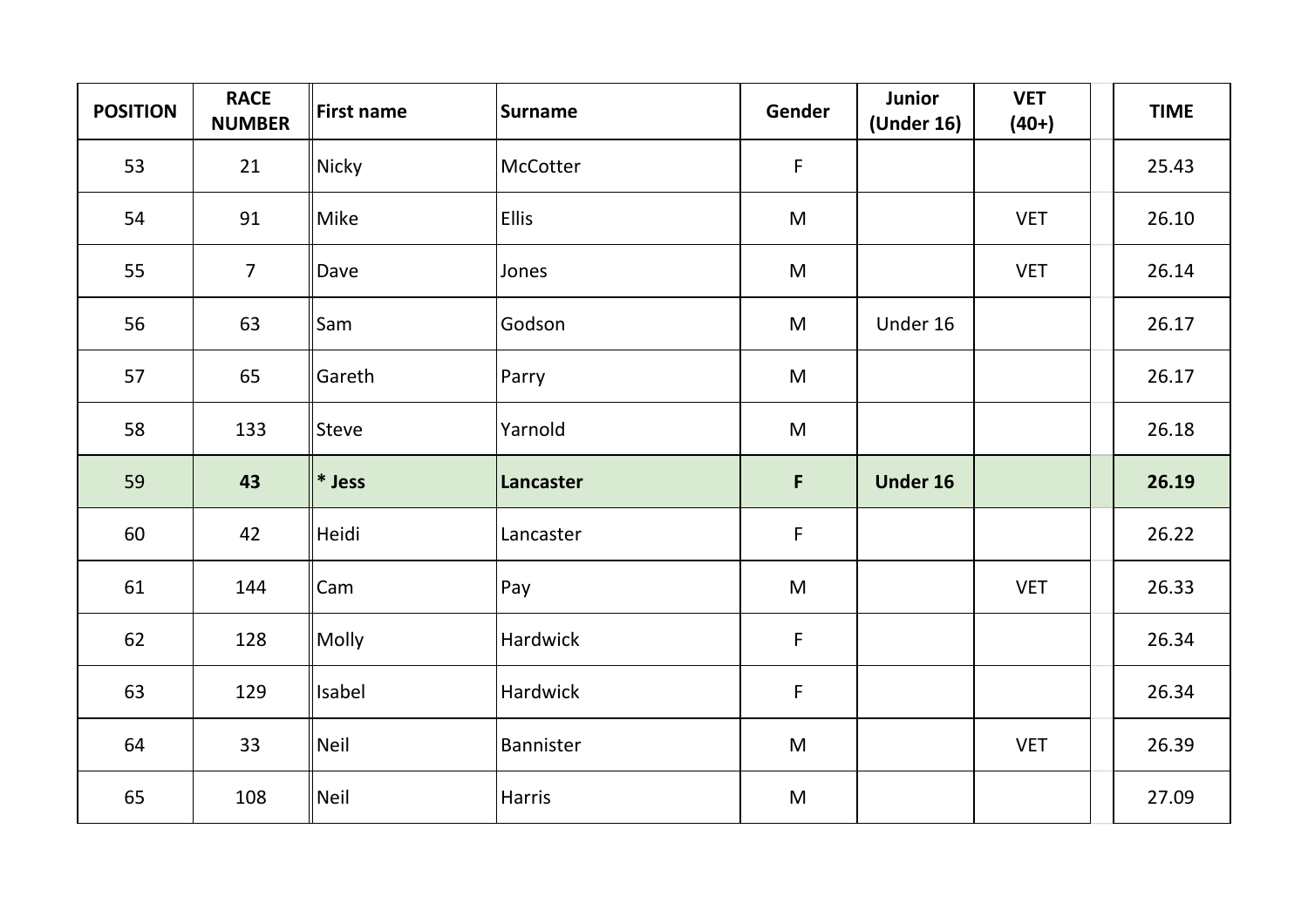| <b>POSITION</b> | <b>RACE</b><br><b>NUMBER</b> | <b>First name</b> | <b>Surname</b> | Gender       | <b>Junior</b><br>(Under 16) | <b>VET</b><br>$(40+)$ | <b>TIME</b> |
|-----------------|------------------------------|-------------------|----------------|--------------|-----------------------------|-----------------------|-------------|
| 66              | 104                          | Penny             | Crawford       | F            |                             | <b>VET</b>            | 27.11       |
| 67              | X3                           | Maddie            | Page           | $\mathsf F$  |                             |                       | 27.19       |
| 68              | 95                           | Duncan            | Moore          | ${\sf M}$    |                             | <b>VET</b>            | 27.20       |
| 69              | 51                           | James             | Chapman        | ${\sf M}$    | Under 16                    |                       | 27.23       |
| 70              | 67                           | Petra             | Sheppard       | $\mathsf F$  |                             |                       | 27.28       |
| 71              | 52                           | Lewis             | Chapman        | M            | Under 16                    |                       | 27.29       |
| 72              | 47                           | Ali               | Chapman        | F            |                             | <b>VET</b>            | 27.34       |
| 73              | X29                          | Chris             | Vonk           | M            |                             |                       | 27.40       |
| 74              | 146                          | Rita              | Floyd          | $\mathsf{F}$ |                             |                       | 27.49       |
| 75              | 110                          | Olly              | Chanot         | M            |                             |                       | 28.04       |
| 76              | 126                          | Jeremy            | Ectoyd         | ${\sf M}$    |                             | <b>VET</b>            | 28.08       |
| 77              | 85                           | Eva               | Kodas          | $\mathsf F$  |                             |                       | 28.12       |
| 78              | 66                           | Merrilyn          | Hall           | $\mathsf F$  |                             |                       | 28.13       |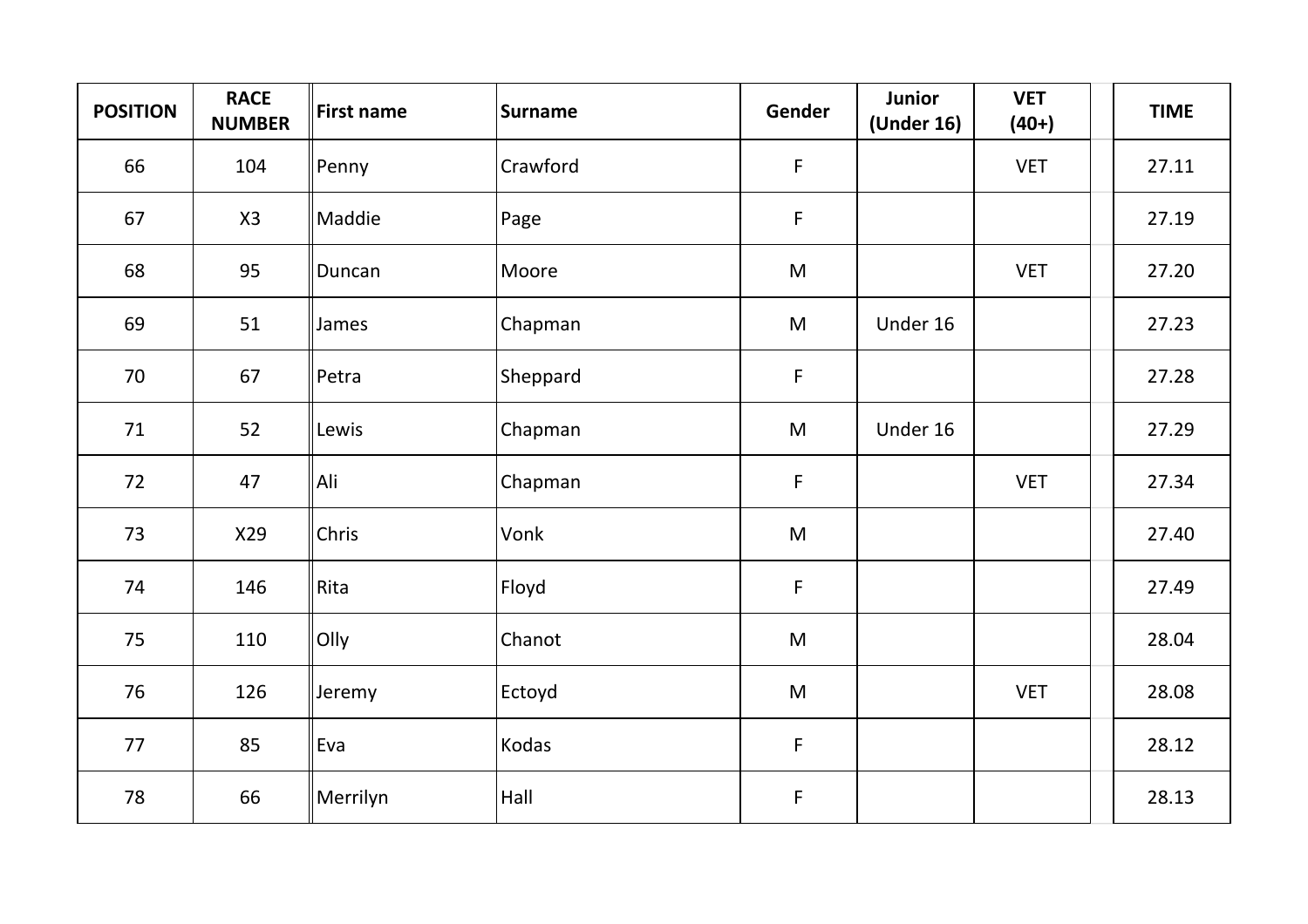| <b>POSITION</b> | <b>RACE</b><br><b>NUMBER</b> | <b>First name</b> | <b>Surname</b> | Gender                                                                                                     | Junior<br>(Under 16) | <b>VET</b><br>$(40+)$ | <b>TIME</b> |
|-----------------|------------------------------|-------------------|----------------|------------------------------------------------------------------------------------------------------------|----------------------|-----------------------|-------------|
| 79              | 139                          | Connor            | <b>Bryant</b>  | M                                                                                                          |                      |                       | 28.17       |
| 80              | 127                          | Emma              | de Vries       | $\mathsf F$                                                                                                |                      |                       | 28.18       |
| 81              | 54                           | Kenneth           | <b>Buckle</b>  | M                                                                                                          |                      | <b>VET</b>            | 28.19       |
| 82              | 79                           | Kevin             | <b>Balchin</b> | $\mathsf{M}% _{T}=\mathsf{M}_{T}\!\left( a,b\right) ,\ \mathsf{M}_{T}=\mathsf{M}_{T}\!\left( a,b\right) ,$ |                      |                       | 28.26       |
| 83              | 136                          | Gregg             | Woodman        | M                                                                                                          |                      |                       | 28.26       |
| 84              | X21                          | Thomos            | <b>Davies</b>  | M                                                                                                          |                      |                       | 28.32       |
| 85              | X17                          | Alison            | Hitch-Wood     | $\mathsf F$                                                                                                |                      |                       | 28.35       |
| 86              | 9                            | Lucinda           | Arnold         | $\mathsf F$                                                                                                |                      | <b>VET</b>            | 28.39       |
| 87              | 39                           | Alison            | Gore           | $\mathsf F$                                                                                                |                      | <b>VET</b>            | 28.40       |
| 88              | 121                          | Catherine         | Harkness       | $\mathsf F$                                                                                                |                      | <b>VET</b>            | 28.40       |
| 89              | 116                          | Emily             | Clayton        | $\mathsf F$                                                                                                |                      |                       | 28.47       |
| 90              | 17                           | Daniel            | Burns          | ${\sf M}$                                                                                                  |                      |                       | 28.48       |
| 91              | X15                          | Garry             | Fenley         | ${\sf M}$                                                                                                  |                      | <b>VET</b>            | 29.20       |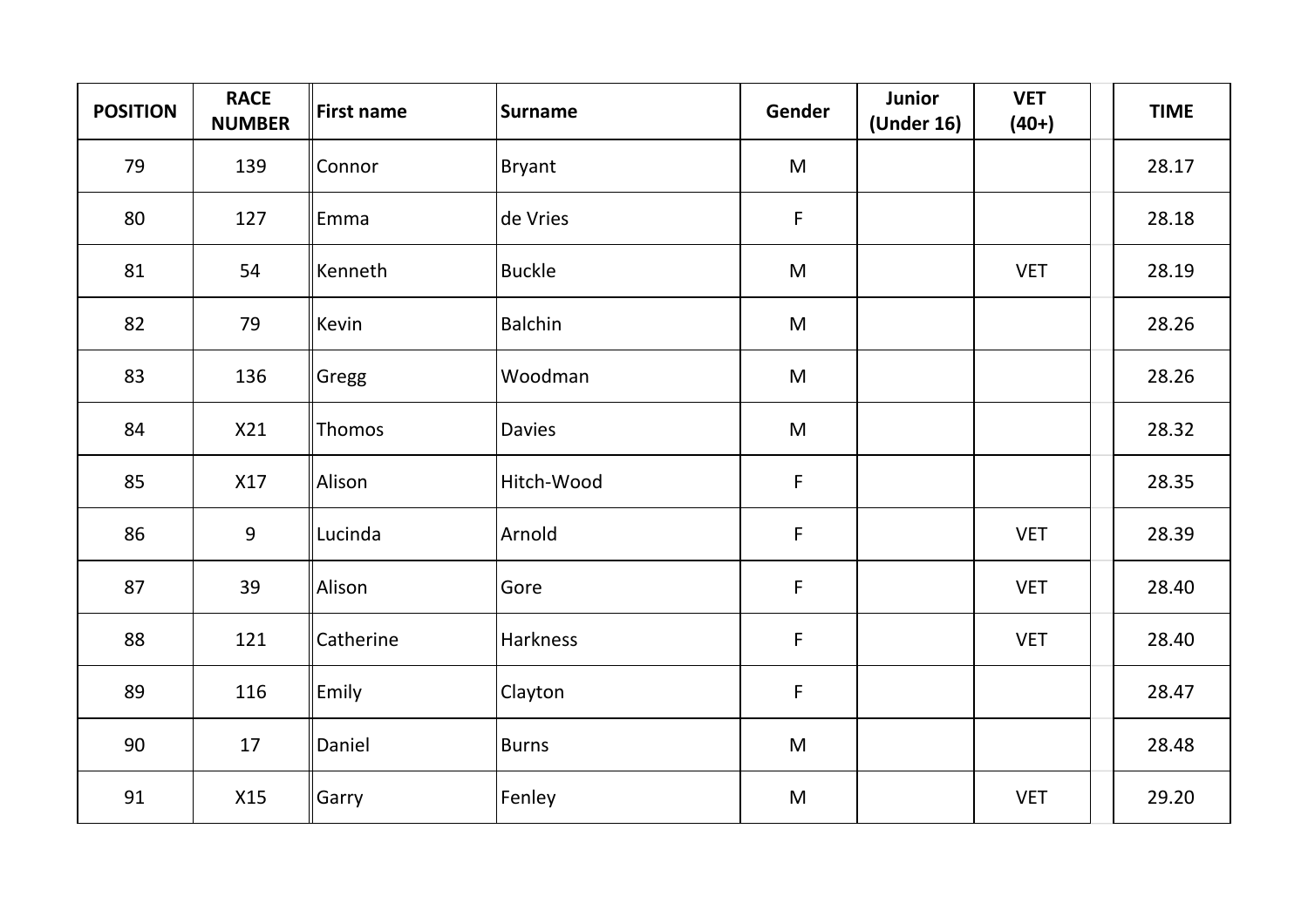| <b>POSITION</b> | <b>RACE</b><br><b>NUMBER</b> | <b>First name</b> | <b>Surname</b> | Gender      | <b>Junior</b><br>(Under 16) | <b>VET</b><br>$(40+)$ | <b>TIME</b> |
|-----------------|------------------------------|-------------------|----------------|-------------|-----------------------------|-----------------------|-------------|
| 92              | 35                           | Jude              | Kerks          | M           | Under 16                    |                       | 29.27       |
| 93              | 50                           | Georgie           | Cheal          | $\mathsf F$ |                             |                       | 29.50       |
| 94              | X20                          | Jack              | Chaplin        | ${\sf M}$   | Under 16                    |                       | 30.30       |
| 95              | 93                           | Rita              | Crane          | $\mathsf F$ |                             |                       | 30.31       |
| 96              | 137                          | Sarah             | Howley         | $\mathsf F$ |                             |                       | 30.40       |
| 97              | 138                          | Chris             | Howley         | ${\sf M}$   |                             | <b>VET</b>            | 30.43       |
| 98              | 87                           | Magdalena         | Ślęzak         | $\mathsf F$ |                             |                       | 30.58       |
| 99              | 148                          | Rebecca           | Grundy         | $\mathsf F$ |                             |                       | 31.08       |
| 100             | 118                          | Jenny             | Undrell        | F           |                             |                       | 31.10       |
| 101             | 10                           | Katherine         | Payne          | $\mathsf F$ |                             |                       | 31.12       |
| 102             | 40                           | Matt              | Long           | ${\sf M}$   |                             | <b>VET</b>            | 31.38       |
| 103             | 41                           | Rachel            | Pearce         | F           |                             | <b>VET</b>            | 31.38       |
| 104             | 99                           | Karen             | Vann-Hill      | $\mathsf F$ |                             |                       | 31.38       |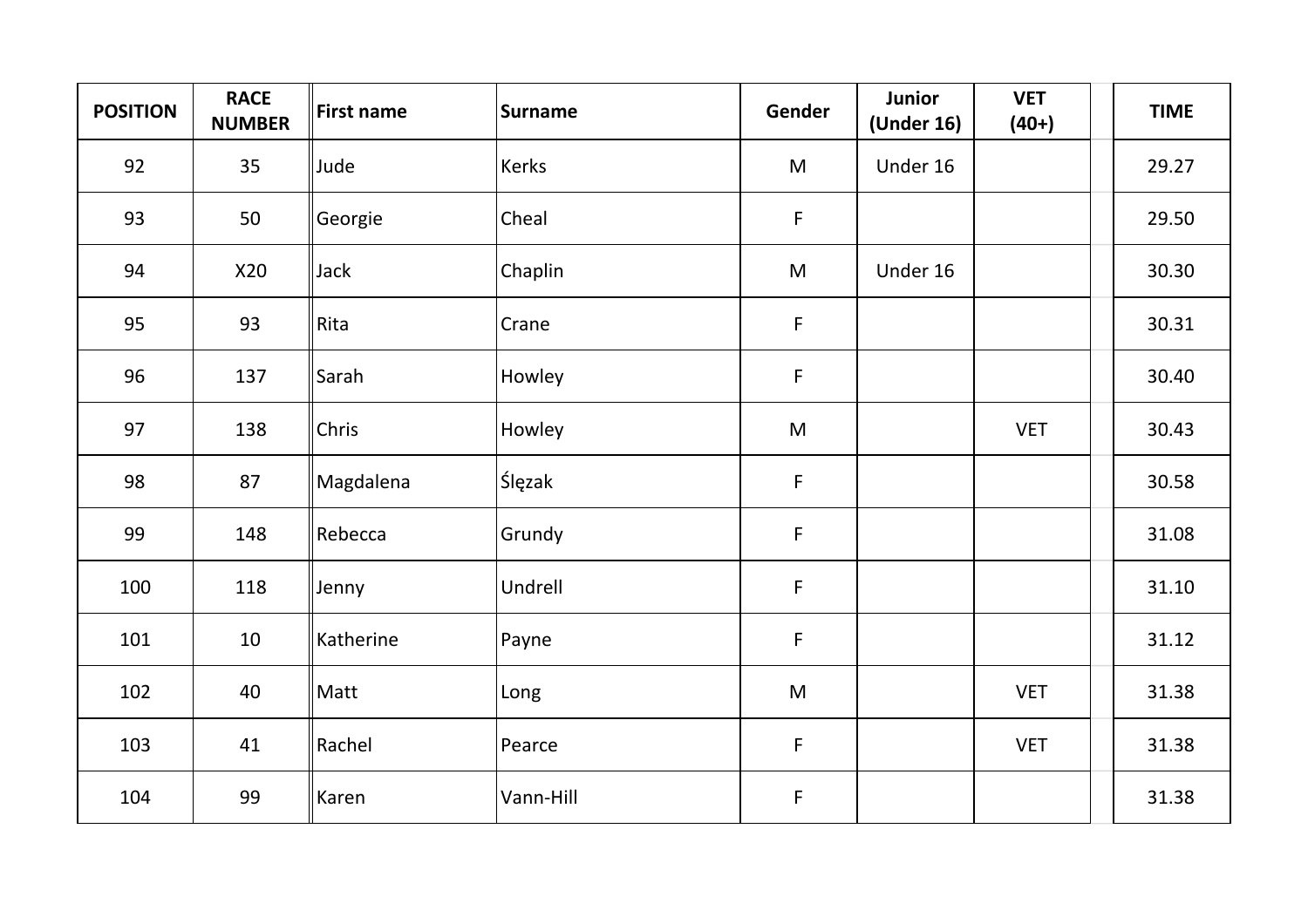| <b>POSITION</b> | <b>RACE</b><br><b>NUMBER</b> | <b>First name</b> | <b>Surname</b> | Gender       | Junior<br>(Under 16) | <b>VET</b><br>$(40+)$ | <b>TIME</b> |
|-----------------|------------------------------|-------------------|----------------|--------------|----------------------|-----------------------|-------------|
| 105             | 100                          | Ethan             | Vann-Hill      | M            | Under 16             |                       | 31.38       |
| 106             | 98                           | Dylan             | Johnson        | M            | Under 16             |                       | 31.41       |
| 107             | 92                           | Tracey            | <b>Norris</b>  | $\mathsf F$  |                      |                       | 31.45       |
| 108             | 97                           | Dawn              | Johnson        | F            |                      |                       | 31.49       |
| 109             | X39                          | Sam               | Shea           | F            |                      | <b>VET</b>            | 31.57       |
| 110             | X45                          | Fo                | <b>Burton</b>  | $\mathsf{F}$ |                      | <b>VET</b>            | 31.57       |
| 111             | 109                          | Coralie           | Pearson        | F            |                      |                       | 31.58       |
| 112             | 26                           | <b>Nick</b>       | Ball           | M            |                      |                       | 32.02       |
| 113             | 70                           | Karen             | Smith          | $\mathsf F$  |                      |                       | 32.07       |
| 114             | X40                          | Emily             | Shea           | F            |                      |                       | 32.21       |
| 115             | X41                          | Ellie             | Shea           | $\mathsf F$  |                      |                       | 32.21       |
| 116             | 124                          | Susan             | Sturgeon       | $\mathsf F$  |                      | <b>VET</b>            | 32.27       |
| 117             | X27                          | Louise            | Ellison        | $\mathsf F$  |                      |                       | 32.43       |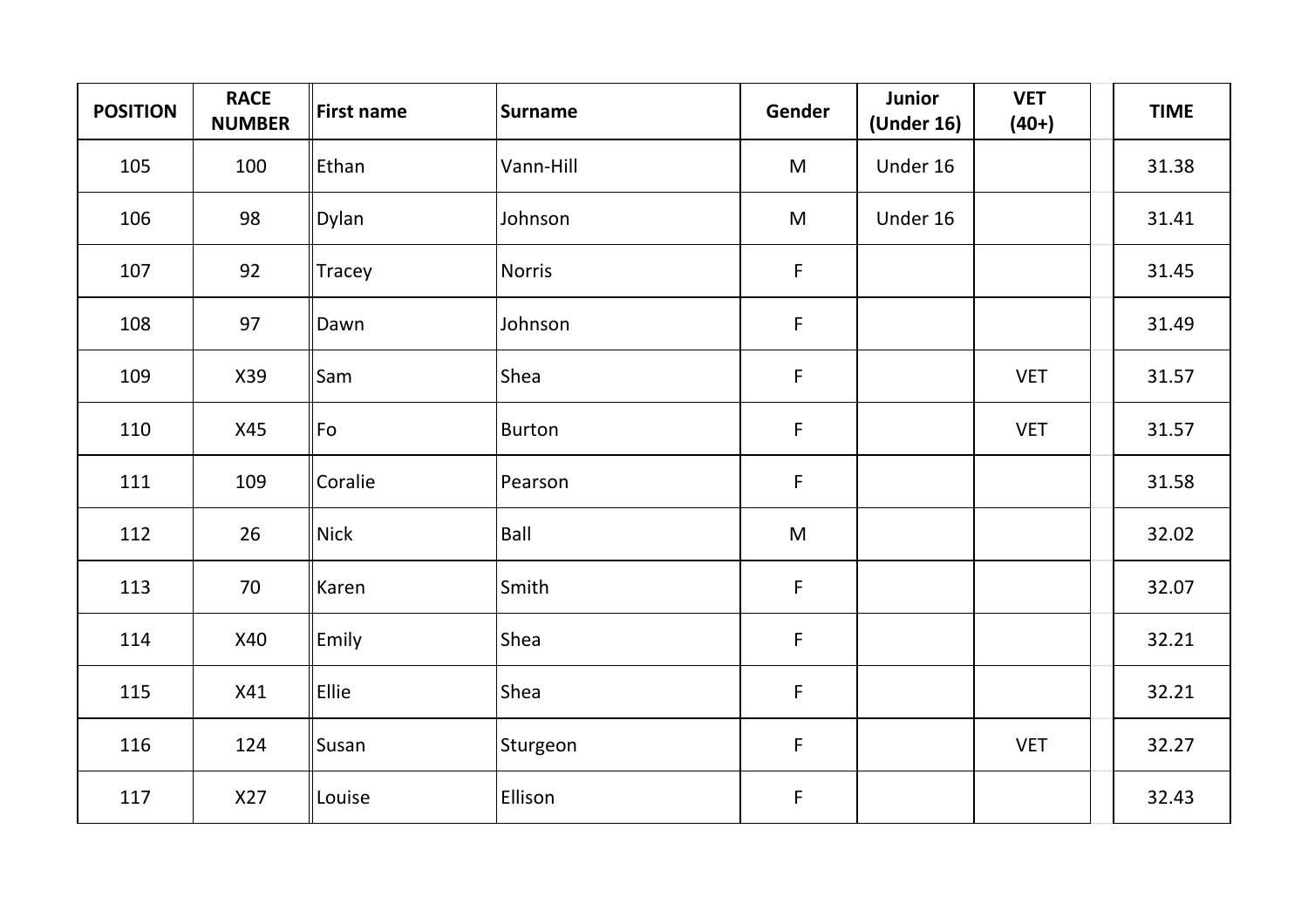| <b>POSITION</b> | <b>RACE</b><br><b>NUMBER</b> | <b>First name</b> | Surname       | Gender      | <b>Junior</b><br>(Under 16) | <b>VET</b><br>$(40+)$ | <b>TIME</b> |
|-----------------|------------------------------|-------------------|---------------|-------------|-----------------------------|-----------------------|-------------|
| 118             | X28                          | Simon             | Ellison       | M           |                             | <b>VET</b>            | 32.43       |
| 119             | 75                           | Emily             | Ferneyhough   | $\mathsf F$ |                             |                       | 32.48       |
| 120             | <b>X6</b>                    | Alex              | Campbell      | ${\sf M}$   |                             |                       | 32.52       |
| 121             | X7                           | Amy               | Campbell      | $\mathsf F$ |                             |                       | 32.52       |
| 122             | 61                           | Emma              | Godson        | $\mathsf F$ |                             |                       | 32.56       |
| 123             | 113                          | Nichola           | Sanderson     | $\mathsf F$ |                             |                       | 33.05       |
| 124             | X10                          | Karen             | <b>Bowles</b> | $\mathsf F$ |                             | <b>VET</b>            | 33.08       |
| 125             | 132                          | lan               | Ness          | M           |                             | <b>VET</b>            | 33.10       |
| 126             | $6\phantom{1}6$              | Hannah            | Hayward       | $\mathsf F$ |                             |                       | 33.12       |
| 127             | X22                          | Mark              | Gregory       | M           |                             | <b>VET</b>            | 33.12       |
| 128             | 5                            | Helen             | Cox           | $\mathsf F$ |                             |                       | 33.14       |
| 129             | 106                          | Simon             | Mogg          | ${\sf M}$   |                             |                       | 33.18       |
| 130             | 11                           | Clare             | O'Donnell     | $\mathsf F$ |                             | <b>VET</b>            | 33.25       |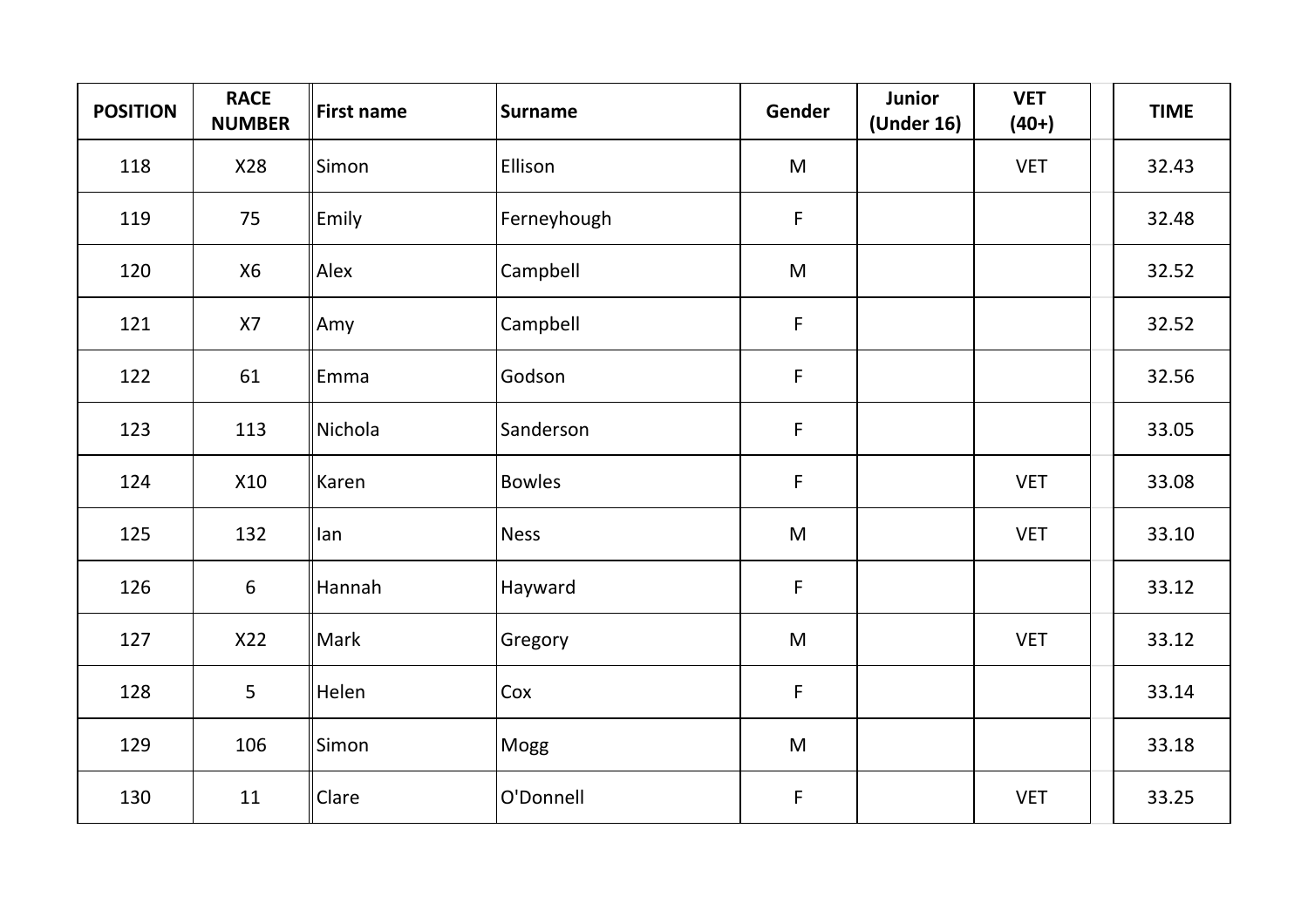| <b>POSITION</b> | <b>RACE</b><br><b>NUMBER</b> | <b>First name</b> | <b>Surname</b> | Gender                                                                                                     | <b>Junior</b><br>(Under 16) | <b>VET</b><br>$(40+)$ | <b>TIME</b> |
|-----------------|------------------------------|-------------------|----------------|------------------------------------------------------------------------------------------------------------|-----------------------------|-----------------------|-------------|
| 131             | $\overline{4}$               | Maria             | <b>Barfoot</b> | $\mathsf{F}$                                                                                               |                             |                       | 33.43       |
| 132             | 12                           | Caron             | Cocks          | $\mathsf F$                                                                                                |                             | <b>VET</b>            | 33.48       |
| 133             | 56                           | Jane              | Swindells      | $\mathsf F$                                                                                                |                             |                       | 33.49       |
| 134             | 55                           | Gail              | Greenhouse     | $\mathsf{F}$                                                                                               |                             |                       | 33.51       |
| 135             | X1                           | Kelsey            | Page           | $\mathsf F$                                                                                                |                             |                       | 34.01       |
| 136             | X18                          | Gary              | Relf           | M                                                                                                          |                             | <b>VET</b>            | 34.10       |
| 137             | X30                          | Sharon            | Spooner        | $\mathsf F$                                                                                                |                             |                       | 34.17       |
| 138             | 58                           | David             | Nelson         | $\mathsf{M}% _{T}=\mathsf{M}_{T}\!\left( a,b\right) ,\ \mathsf{M}_{T}=\mathsf{M}_{T}\!\left( a,b\right) ,$ |                             |                       | 34.19       |
| 139             | X31                          | Mandy             | Thompson       | $\mathsf{F}$                                                                                               |                             | <b>VET</b>            | 34.20       |
| 140             | 102                          | Joanna            | Welbourn       | $\mathsf F$                                                                                                |                             |                       | 34.21       |
| 141             | 103                          | Tejal             | Dunford        | $\mathsf F$                                                                                                |                             |                       | 34.22       |
| 142             | $\overline{3}$               | Katherine         | Holmes         | F                                                                                                          |                             | <b>VET</b>            | 34.23       |
| 143             | 86                           | Paulina           | Bobrowska      | F                                                                                                          |                             |                       | 34.23       |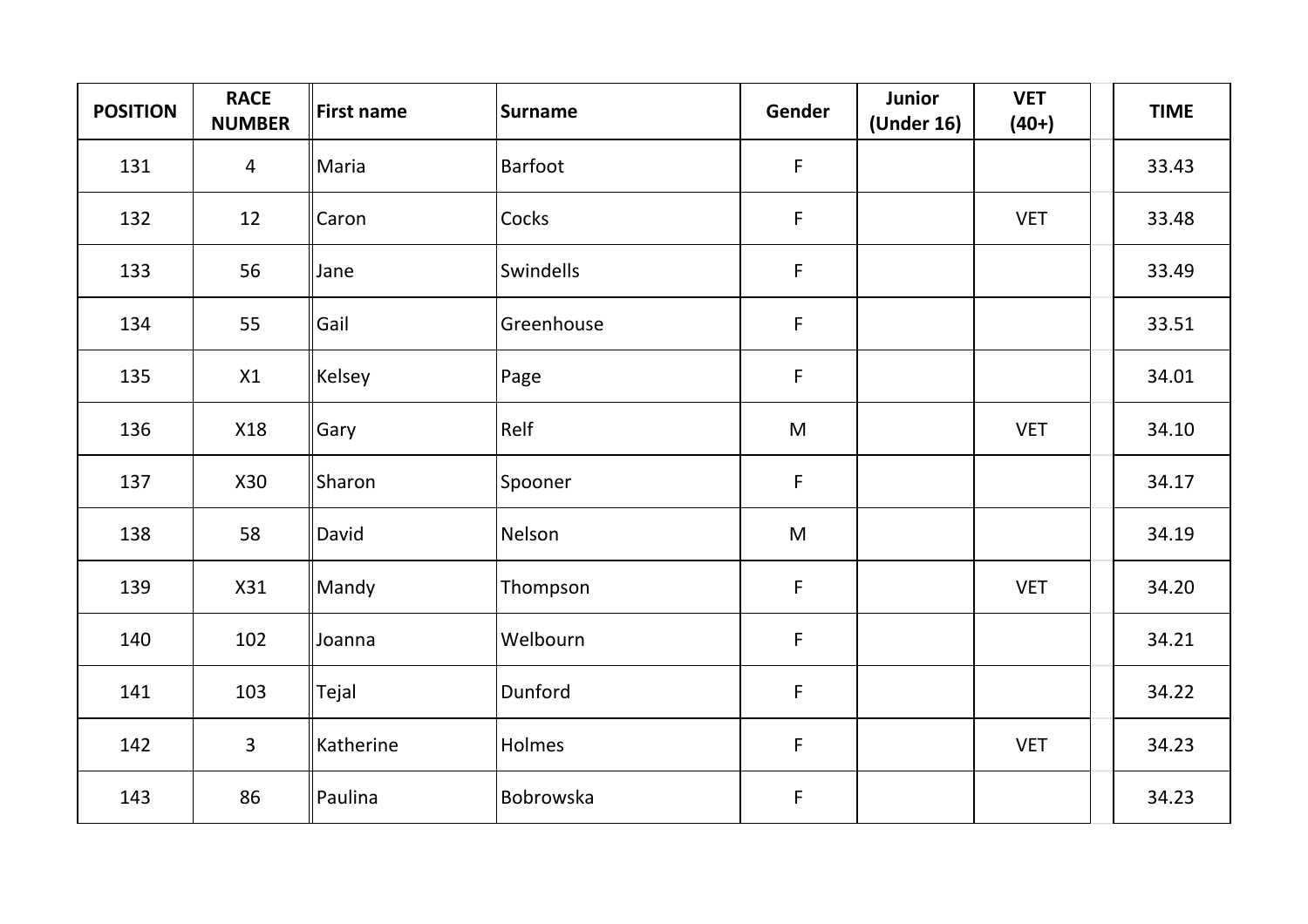| <b>POSITION</b> | <b>RACE</b><br><b>NUMBER</b> | <b>First name</b> | <b>Surname</b> | Gender       | <b>Junior</b><br>(Under 16) | <b>VET</b><br>$(40+)$ | <b>TIME</b> |
|-----------------|------------------------------|-------------------|----------------|--------------|-----------------------------|-----------------------|-------------|
| 144             | 13                           | Tania             | Ashdown        | $\mathsf{F}$ |                             | <b>VET</b>            | 34.29       |
| 145             | 107                          | Gail              | Voyle          | $\mathsf F$  |                             |                       | 34.42       |
| 146             | 31                           | Karen             | Slater         | F            |                             | <b>VET</b>            | 34.47       |
| 147             | 72                           | Abi               | Doveston       | F            |                             |                       | 34.49       |
| 148             | X36                          | Isabelle          | Riley          | $\mathsf{F}$ | Under 16                    |                       | 35.05       |
| 149             | X16                          | Doug              | Chome Wilson   | M            |                             | <b>VET</b>            | 35.23       |
| 150             | X44                          | Graham            | Morrison       | M            |                             |                       | 35.23       |
| 151             | X47                          | Gina              | Hilyer         | F            |                             |                       | 35.23       |
| 152             | X35                          | Stewart           | Riley          | M            |                             | <b>VET</b>            | 35.36       |
| 153             | X33                          | Finlay            | Anderson       | M            | Under 16                    |                       | 35.46       |
| 154             | X32                          | Steve             | Anderson       | M            |                             | <b>VET</b>            | 35.51       |
| 155             | $\mathbf{1}$                 | Carolyn           | Griffin        | $\mathsf F$  |                             |                       | 35.58       |
| 156             | $\overline{2}$               | Ruth              | Price          | $\mathsf F$  |                             |                       | 36.01       |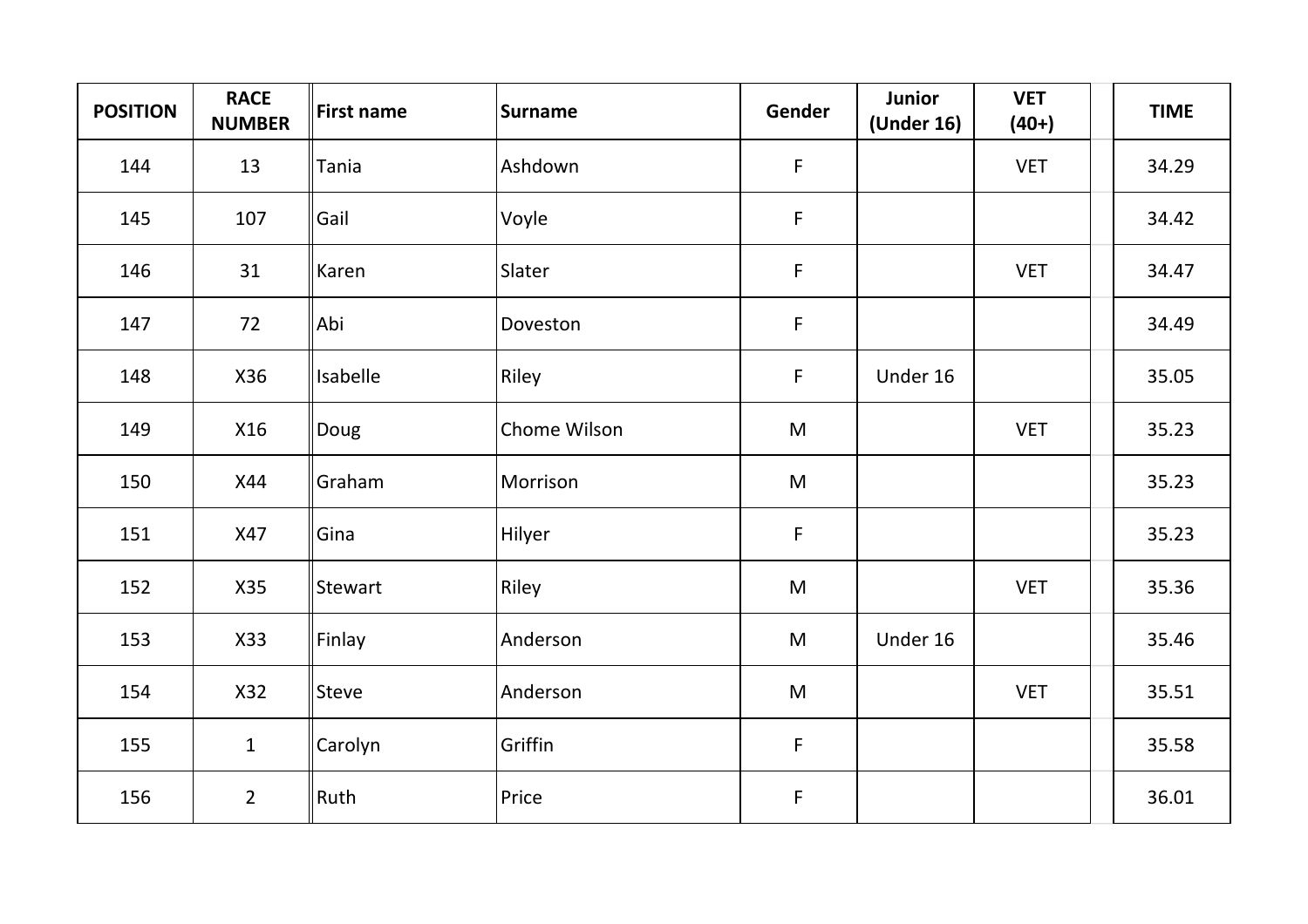| <b>POSITION</b> | <b>RACE</b><br><b>NUMBER</b> | <b>First name</b> | <b>Surname</b> | Gender       | <b>Junior</b><br>(Under 16) | <b>VET</b><br>$(40+)$ | <b>TIME</b> |
|-----------------|------------------------------|-------------------|----------------|--------------|-----------------------------|-----------------------|-------------|
| 157             | 30                           | Carol             | White          | $\mathsf{F}$ |                             | <b>VET</b>            | 36.06       |
| 158             | 34                           | Linda             | Bannister      | M            |                             | <b>VET</b>            | 36.21       |
| 159             | 18                           | James             | Watmore        | ${\sf M}$    |                             |                       | 36.46       |
| 160             | 19                           | Ethan             | Watmore        | M            | Under 16                    |                       | 36.46       |
| 161             | X46                          | Graham            | Roberts        | M            |                             | <b>VET</b>            | 36.50       |
| 162             | 120                          | Nicola            | Adams          | $\mathsf F$  |                             | <b>VET</b>            | 37.04       |
| 163             | 143                          | Leah              | Trust          | $\mathsf F$  | Under 16                    |                       | 37.11       |
| 164             | 141                          | Bea               | Prosser        | F            | Under 16                    |                       | 37.15       |
| 165             | 142                          | Lisa              | Trust          | $\mathsf{F}$ |                             |                       | 37.15       |
| 166             | X4                           | Jessica           | Charles        | $\mathsf F$  |                             |                       | 37.27       |
| 167             | 111                          | Suzanne           | <b>Deackes</b> | F            |                             |                       | 37.29       |
| 168             | 64                           | Mark              | Godson         | ${\sf M}$    |                             |                       | 37.42       |
| 169             | 112                          | Karen             | Greasley       | $\mathsf F$  |                             |                       | 37.46       |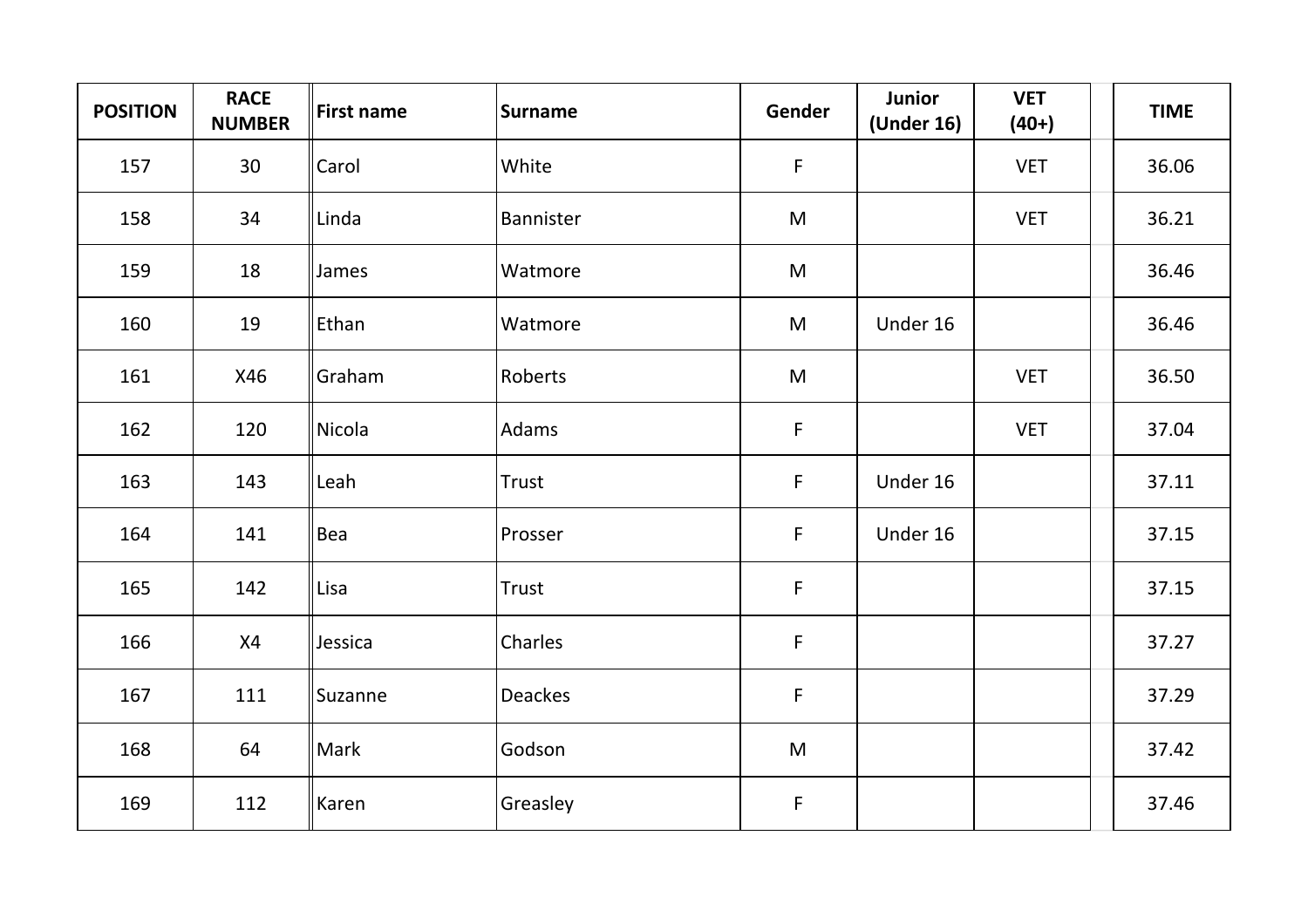| <b>POSITION</b> | <b>RACE</b><br><b>NUMBER</b> | <b>First name</b> | <b>Surname</b> | Gender      | <b>Junior</b><br>(Under 16) | <b>VET</b><br>$(40+)$ | <b>TIME</b> |
|-----------------|------------------------------|-------------------|----------------|-------------|-----------------------------|-----------------------|-------------|
| 170             | X43                          | Lindsay           | Morrison       | $\mathsf F$ |                             |                       | 37.46       |
| 171             | 62                           | Bella             | Godson         | $\mathsf F$ | Under 16                    |                       | 38.04       |
| 172             | 115                          | Emily             | Oram           | $\mathsf F$ |                             |                       | 38.10       |
| 173             | 76                           | Charis            | Leivers        | $\mathsf F$ |                             |                       | 38.24       |
| 174             | 77                           | Lisa              | Millward       | $\mathsf F$ |                             |                       | 38.24       |
| 175             | 78                           | Laura             | Gilder         | F           |                             |                       | 38.25       |
| 176             | 36                           | Amy               | Campbell       | $\mathsf F$ |                             |                       | 38.42       |
| 177             | X14                          | Lucas             | Rimell         | ${\sf M}$   | Under 16                    |                       | 38.42       |
| 178             | 90                           | Tony              | Preece         | ${\sf M}$   |                             | <b>VET</b>            | 38.45       |
| 179             | 73                           | Becky             | Milne          | $\mathsf F$ |                             | <b>VET</b>            | 40.22       |
| 180             | 140                          | Mandy             | Prosser        | $\mathsf F$ |                             |                       | 40.22       |
| 181             | 96                           | Rhys              | Howell         | M           |                             |                       | 40.48       |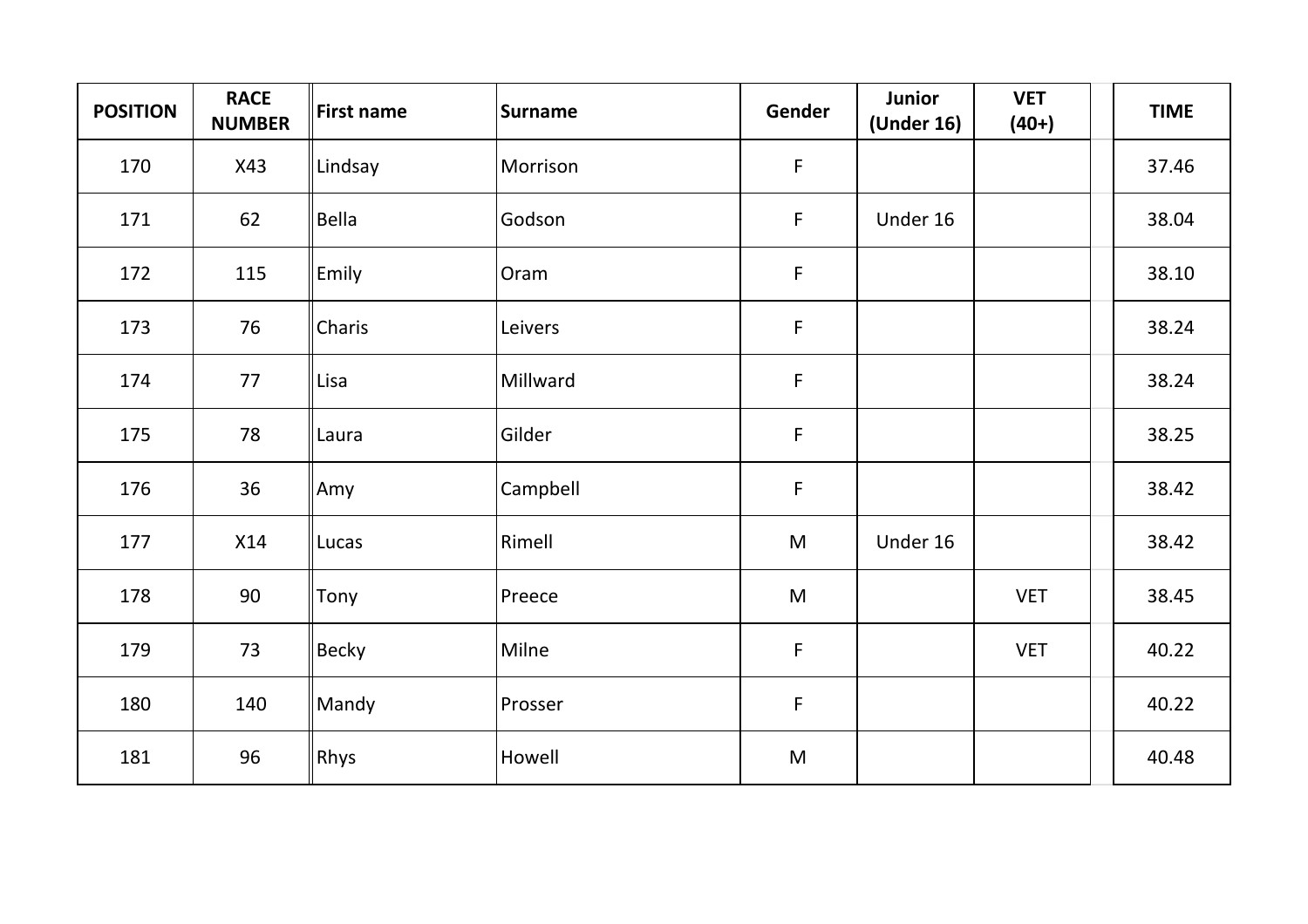| <b>POSITION</b> | <b>RACE</b><br><b>NUMBER</b> | <b>First name</b> | Surname  | Gender      | <b>Junior</b><br>(Under 16) | <b>VET</b><br>$(40+)$ | <b>TIME</b> |
|-----------------|------------------------------|-------------------|----------|-------------|-----------------------------|-----------------------|-------------|
| 182             | 28                           | Sarah             | Wasley   | $\mathsf F$ |                             | <b>VET</b>            | 42.50       |
| 183             | 29                           | Di                | Stamps   | $\mathsf F$ |                             | <b>VET</b>            | 42.53       |
| 184             | 88                           | Karen             | Pullen   | $\mathsf F$ |                             | <b>VET</b>            | 43.02       |
| 185             | X34                          | Sarah             | Riley    | $\mathsf F$ |                             |                       | 43.17       |
| 186             | 82                           | cal               | buffery  |             |                             |                       | 43.53       |
| 187             | 134                          | Catherine         | Fowles   | $\mathsf F$ |                             |                       | 44.12       |
| 188             | 23                           | John              | Berry    | M           |                             |                       | 46.10       |
| 189             | X37                          | Samuel            | Berry    | $\mathsf F$ | Under 16                    |                       | 46.36       |
| 190             | 22                           | Andrew            | Berry    | ${\sf M}$   |                             |                       | 46.37       |
| 191             | X13                          | Harrison          | Campbell | ${\sf M}$   |                             |                       | 47.42       |
| 192             | 37                           | Matthew           | Campbell | M           |                             |                       | 47.43       |
| 193             | 76                           | Charis            | Leivers  | $\mathsf F$ |                             |                       | 48.32       |